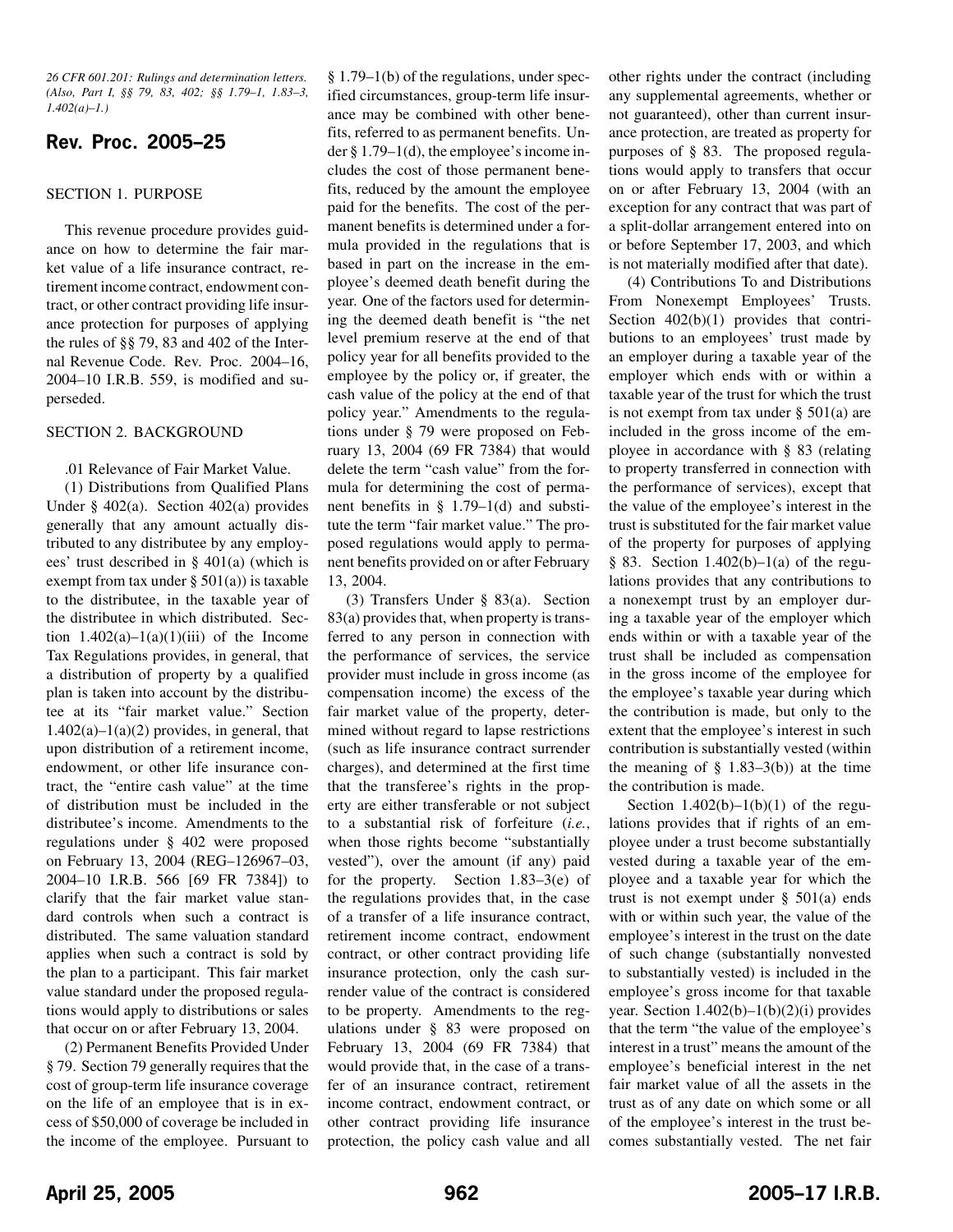market value of all the assets in the trust is the total amount of the fair market values (determined without regard to any lapse restriction, as defined in § 1.83–3(h)) of all the assets in the trust, less the amount of all the liabilities to which such assets are subject or which the trust has assumed (other than the rights of any employee in such assets), as of the date on which some or all of the employee's interest in the trust becomes substantially vested.

Section  $402(b)(2)$  and § 1.402(b)-1(c) provide that any amount actually distributed or made available to any distributee by an employee's trust in a taxable year in which it is not exempt under  $\S$  501(a) is taxable under § 72 (relating to annuities) to the distributee in the taxable year in which it is so distributed or made available. If, for example, the distribution consists of an annuity contract, the amount of the distribution is considered to be the entire value of the contract at the time of the distribution. Such value is includible in the gross income of the distributee to the extent that such value exceeds the investment in the contract, determined by applying § 72. The distributions are included in income under the rules of § 72 whether or not the employee's rights in the contributions become substantially vested beforehand.

Section  $402(b)(4)(A)$  provides that, if one of the reasons a trust is not exempt from tax under  $\S$  501(a) is the failure of the plan of which it is a part to meet the requirements of  $\S$  401(a)(26) or 410(b), then a highly compensated employee shall, in lieu of the amount determined under  $§$  402(b)(1) or under  $§$  402(b)(2), include in gross income for the taxable year with or within which the taxable year of the trust ends an amount equal to the vested accrued benefit of such employee (other than the employee's investment in the contract) as of the close of such taxable year of the trust.

.02 Prior Guidance Regarding Fair Market Value.

(1) Rev. Rul. 59–195 — Interpolated Terminal Reserve. Rev. Rul. 59–195, 1959–1 C.B. 18, addressed the determination of the fair market value of a policy in a situation in which an employer sold to an employee a life insurance contract on which premiums were still due. The revenue ruling held that, for purposes of computing the employee's taxable gain in the year of the purchase, the value of the contract should be determined using the approach of § 25.2512–6 of the Gift Tax Regulations. Under that regulation, the value of a life insurance contract that has been in force for some time and on which further premium payments are to be made is not its cash surrender value, but, rather, the interpolated terminal reserve as of the date of sale plus the proportionate part of any employer-paid unearned premiums. Section 25.2512–6 also provides that if "because of the unusual nature of the contract such approximation is not reasonably close to the full value, this method may not be used." Thus, this method is appropriate only where the reserve reflects the value of all of the relevant features of the policy.

(2) Notice 89–25 — Tax Reserves. Q&A–10 of Notice 89–25, 1989–1 C.B. 662, described a distribution from a qualified plan of a life insurance policy with a value substantially higher than the cash surrender value stated in the policy. The notice concluded that the practice of using cash surrender value as fair market value is not appropriate where the total policy reserves, including life insurance reserves (if any) computed under § 807(d), together with any reserves for advance premiums, dividend accumulations, etc., represent a much more accurate approximation of the policy's fair market value.

(3) Rev. Proc. 2004–16 — Safe Harbor for Determining Fair Market Value. Rev. Proc. 2004–16, 2004–10 I.R.B. 559, provided a safe harbor for determining fair market value of variable and non-variable contracts for purposes of applying the rules under the proposed regulations issued under §§ 79, 83, and 402(a). The safe harbor for non-variable contracts set forth in Rev. Proc. 2004–16 permitted the use of the contract's cash value without reduction for surrender charges as the fair market value so long as this cash value is at least equal to the sum of: (1) the premiums paid, plus (2) interest, dividends or other credits, minus (3) reasonable mortality and other reasonable charges actually charged by the date of determination (*e.g.*, date of the transfer or distribution) that are expected to be paid. In those cases where the contract is a variable contract (as defined in § 817(d)), cash value without reduction for surrender charges may be treated as the fair market value of the contract provided such cash value is at least equal to the sum of: (1) the premiums paid, plus (2) all adjustments made with respect to those premiums during that period (whether under the contract or otherwise) that reflect investment return and the current market value of segregated asset accounts, minus (3) reasonable mortality and other reasonable charges actually charged by the date of determination (*e.g.*, date of the transfer or distribution) that are expected to be paid.

.03 Need For Further Guidance. After the issuance of Rev. Proc. 2004–16, the Service received comments concerning the safe harbors set forth in that revenue procedure. Commentators asserted that the formulas did not function well for certain types of traditional policies. In addition, commentators were concerned about the possible double-counting of dividends under the formulas, and the fact that the formulas did not make an explicit adjustment for surrender charges, withdrawals, or distributions. The Service has determined that adjustments to the safe harbors are appropriate.

## SECTION 3. GUIDANCE FOR DETERMINING FAIR MARKET VALUE

.01 Safe Harbor Formulas for Fair Market Value. This revenue procedure provides two safe harbor formulas that, if used to determine the value of an insurance contract, retirement income contract, endowment contract, or other contract providing life insurance protection that is distributed or otherwise transferred from a qualified plan, will meet the definition of fair market value for purposes of  $\S 402(a)$ . These safe harbor formulas will also meet the definition of fair market value for purposes of §§ 79, 83, and 402(b) and, in addition, will meet the definition of vested accrued benefit for purposes of  $\S$  402(b)(4)(A).

.02 Safe Harbor for Non-Variable Contracts. Except as provided in section 3.03 of this revenue procedure (which applies only to variable contracts), the fair market value of an insurance contract, retirement income contract, endowment contract, or other contract providing life insurance protection may be measured as the greater of: A) the sum of the interpolated terminal reserve and any unearned premiums plus a *pro rata* portion of a reasonable estimate of dividends expected to be paid for that policy year based on company experience, and B) the product of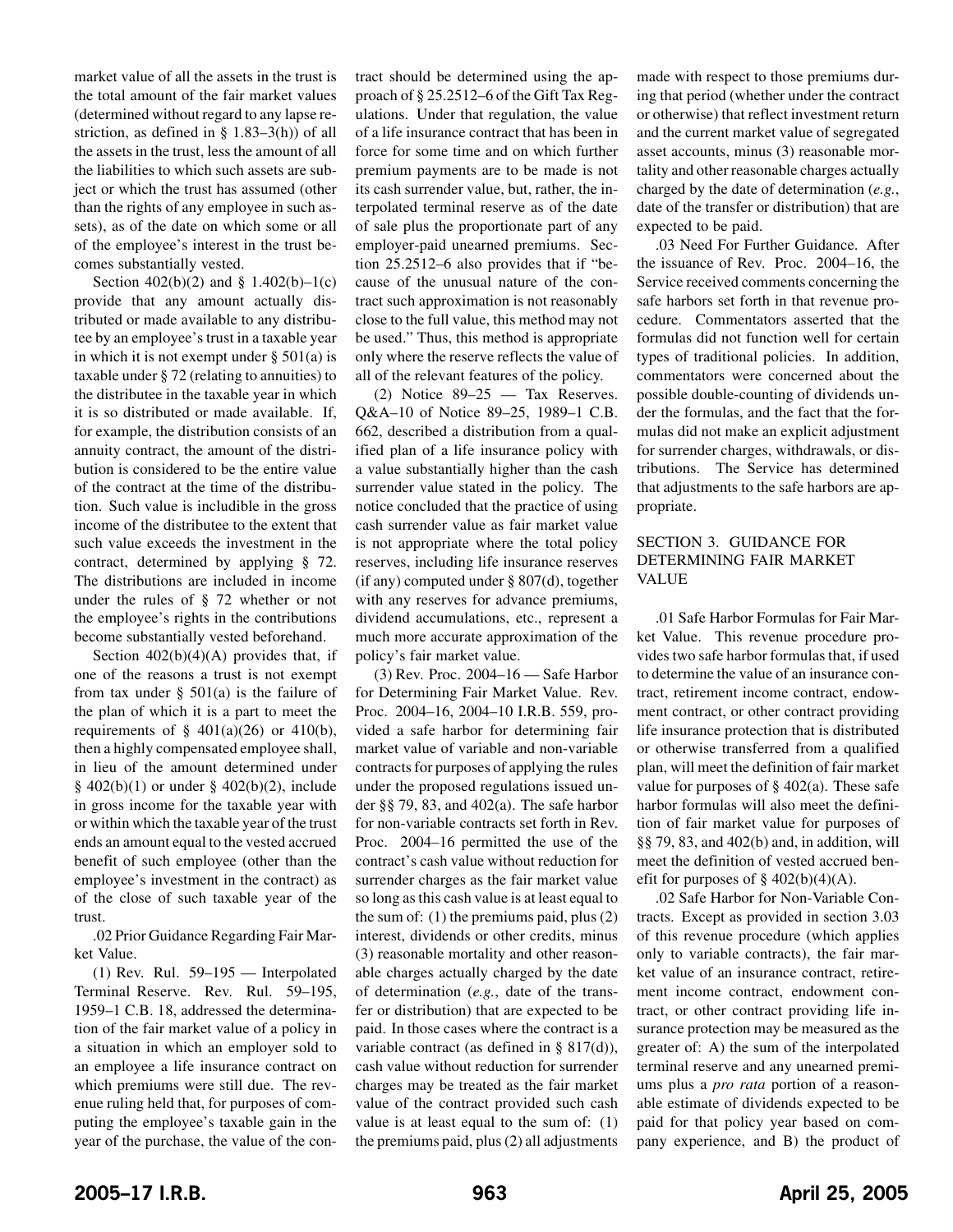the PERC amount (the amount described in the following sentence based on premiums, earnings, and reasonable charges) and the applicable Average Surrender Factor described in section 3.04 of this revenue procedure. The PERC amount is the aggregate of: (1) the premiums paid from the date of issue through the valuation date without reduction for dividends that offset those premiums, plus (2) dividends applied to purchase paid-up insurance prior to the valuation date, plus (3) any amounts credited (or otherwise made available) to the policyholder with respect to premiums, including interest and similar income items (whether credited or made available under the contract or to some other account), but not including dividends used to offset premiums and dividends used to purchase paid up insurance, minus (4) explicit or implicit reasonable mortality charges and reasonable charges (other than mortality charges), but only if those charges are actually charged on or before the valuation date and those charges are not expected to be refunded, rebated, or otherwise reversed at a later date, minus (5) any distributions (including distributions of dividends and dividends held on account), withdrawals, or partial surrenders taken prior to the valuation date.

.03 Safe Harbor for Variable Contracts. If the insurance contract, retirement income contract, endowment contract, or other contract providing life insurance protection being valued is a variable contract (as defined in  $\S$  817(d)), the fair market value may be measured as the greater of: A) the sum of the interpolated terminal reserve and any unearned premiums plus a *pro rata* portion of a reasonable estimate of dividends expected to be paid for that policy year based on company experience, and B) the product of the variable PERC amount (the amount described in the following sentence based on premiums, earnings, and reasonable charges) and the applicable Average Surrender Factor described in section 3.04 of this revenue procedure. The variable PERC amount is the aggregate of: (1) the premiums paid from the date of issue through the valuation date without reduction for dividends that offset those premiums, plus (2) dividends applied to increase the value of the contract (including dividends used to purchase paid-up insurance) prior to the valuation date, plus or minus (3) all adjustments (whether credited or made available under the contract or to some other account) that reflect the investment return and the market value of segregated asset accounts, minus (4) explicit or implicit reasonable mortality charges and reasonable charges (other than mortality charges), but only if those charges are actually charged on or before the valuation date and those charges are not expected to be refunded, rebated, or otherwise reversed at a later date, minus (5) any distributions (including distributions of dividends and dividends held on account), withdrawals, or partial surrenders taken prior to the valuation date.

.04 Average Surrender Factor.

(1) Sections 79, 83, and 402(b). The Average Surrender Factor for purposes of §§ 79, 83, and 402(b) (for which no adjustment for potential surrender charges is permitted) is 1.00.

(2) Qualified plans. In the case of a distribution or sale from a qualified plan, if the contract provides for explicit surrender charges, the Average Surrender Factor is the unweighted average of the applicable surrender factors over the 10 years beginning with the policy year of the distribution or sale. For this purpose, the applicable surrender factor for a policy year is equal to the greater of 0.70 and a fraction, the numerator of which is the projected amount of cash that would be available if the policy were surrendered on the first day of the policy year (or, in the case of the policy year of the distribution or sale, the amount of cash that was actually available on the first day of that policy year) and the denominator of which is the projected (or actual) PERC amount as of that same date. The applicable surrender factor for a year in which there is no surrender charge is 1.00. A surrender charge is permitted to be taken into account under section 3.04 of this revenue procedure only if it is contractually specified at issuance and expressed in the form of nonincreasing percentages or amounts.

.05 Application of Safe Harbor Formulas. The formulas set forth in sections 3.02 and 3.03 of this revenue procedure must be interpreted in a reasonable manner, consistent with the purpose of identifying the fair market value of a contract. Thus, for example, if income is calculated with respect to premiums paid under the contract, that amount must be included in item (3) of the formulas, even if the income can only be realized through an exchange right that gives rise to a springing cash value under another policy. Similarly, if a mortality charge or other amount charged under a contract can be expected to be directly or indirectly returned to the contractholder (whether through the contract, a supplemental agreement, or under a verbal understanding and regardless of whether there is a guarantee), the charge is not permitted to be subtracted under item (4) in the formulas. In addition, a surrender charge cannot be taken into account in determining an average surrender factor if it may be waived or otherwise avoided or was created for purposes of the transfer or distribution. Furthermore, at no time are these rules to be interpreted in a manner that allows the use of these formulas to understate the fair market value of the life insurance contracts and associated distributions or transfers. For example, if the insurance contract has not been in force for some time, the value of the contract is best established through the sale of the particular insurance contract by the insurance company (*i.e.*, as the premiums paid for that contract).

.06 Date as of Which Fair Market Value is Determined. In the case of a distribution or sale of a contract from a qualified plan, the date as of which the fair market value is to be determined is the date of that distribution or sale. The date of determination in the case of the provision of permanent benefits subject to § 79 is the date those benefits are provided. The date of determination in the case of a transfer of an insurance contract subject to § 83 is the date on which fair market value must be determined under the rules of § 83. The date of determination in the case of a non-exempt employees' trust under § 402(b) is the date on which fair market value must be determined under the rules of § 402(b).

### SECTION 4. ADDITIONAL AMOUNTS THAT MUST BE INCLUDED IN INCOME

.01 Treatment of Dividends Held on Deposit. Dividends held on deposit with respect to an insurance contract are not included in the fair market value of the contract. However, such dividends are taxable income to the employee or service provider at the time the rights to those